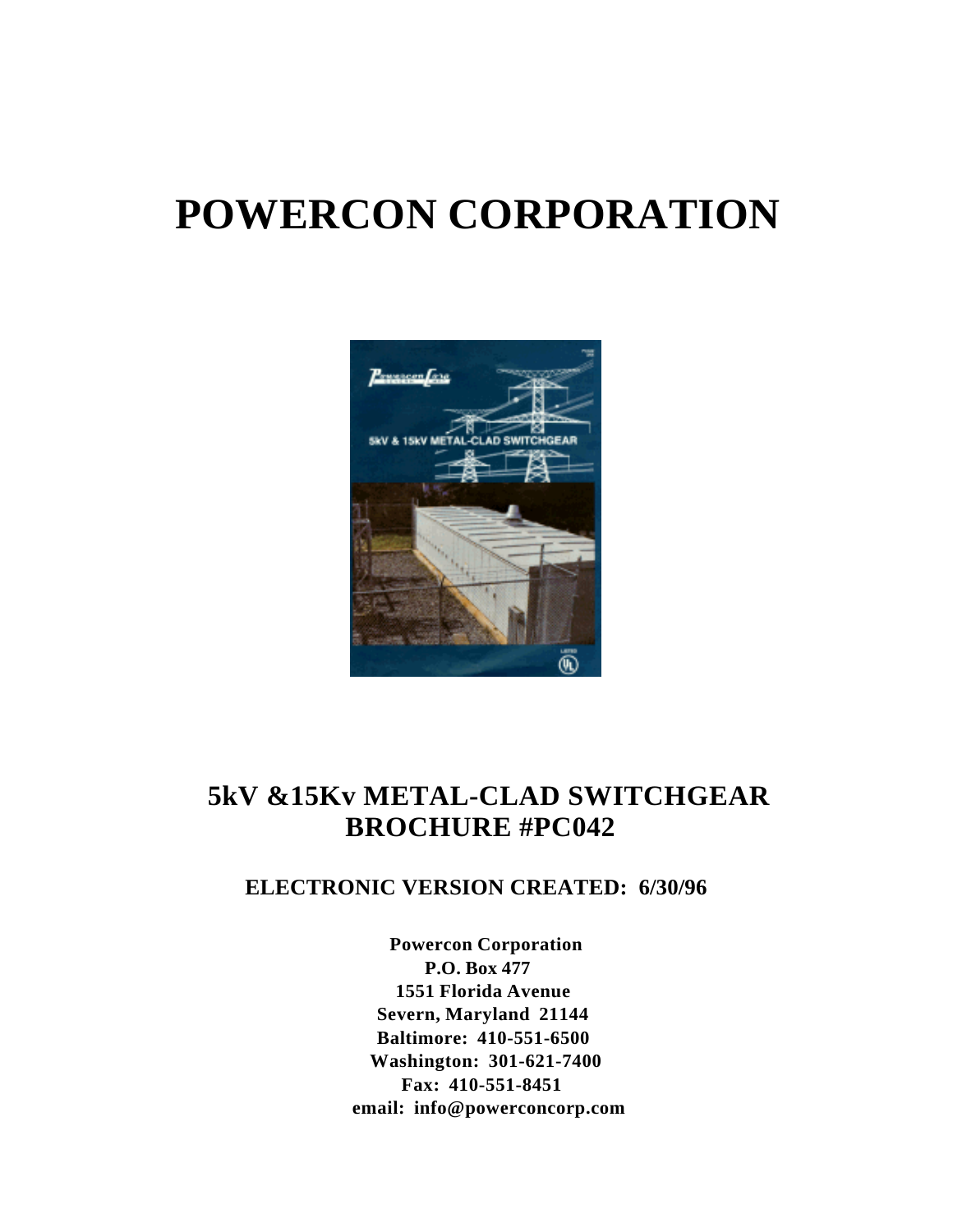### **METAL-CLAD VACUUM SWITCHGEAR**

This bulletin describes Metal-Clad Switchgear - one of Powercon's Switchgear product lines.

This advanced switchgear line is completely factory built, wired and assembled. Each cubicle may contain the circuit breaker, bus bars, primary and secondary disconnecting devices, instrument transformers, instruments and relays, secondary wiring and other necessary corn The switchgear is designed so that additional circuit breaker or auxiliary cubicles may be added in the future.

#### **The Circuit Breaker**

- Vacuum interrupters with stored energy operating mechanism
- Primary disconnecting devices
- Auxiliary switches
- Ground contacts
- Control wiring
- **Interlocks**

In addition to the standard equipment described, custom engineered switchgear is offered to meet individual purchaser needs.

With a highly skilled professional engineering manufacturing team, an organizational entity has been developed to provide the material and services our customers require. The engineering staff application product design - development manufacturing - has achieved the extensive system experience and knowledge required in the application, manufacture, delivery, and service of Power Systems Switchgear.

This product is the result of seasoned technical efforts combined with the well versed, skilled competent, veteran work force exerting their combined efforts to provide the best in service and equipment.

Our membership in NEMA, ANSI and IEEE keep us up to date on the ever changing standards so that we meet today's exacting demands.

An all inclusive **METAL-CLAD** equipment designed, built and tested to the applicable industry standards shown in Table 1.

*PORCELAIN* (the near ultimate in insulation) for all live part supports including the circuit breaker itself, is available.

Compartmented cable, bus, fuses, voltage and auxiliary transformers.

An interlock system to:

- Prevent breaker closing except in "connect", "test", or ""disconnect" position.
- Interference for prevention of any but proper breaker to be inserted in cell.
- Spring discharge prior to removal from cell.

| <b>American National Standards Institute (ANSI)</b><br>70 East 40th Street<br>New York, New York 10017 |                                                                 | <b>National Electrical Manufacturers Association (NEMA)</b><br>2101 L Street N.W., Suite 300<br>Washington, D.C. 20037 |                                    |  |
|--------------------------------------------------------------------------------------------------------|-----------------------------------------------------------------|------------------------------------------------------------------------------------------------------------------------|------------------------------------|--|
| Standard No                                                                                            | Description                                                     | Standard No.                                                                                                           | Description                        |  |
| C <sub>37.04</sub>                                                                                     | CA High-Voltage Circuit Breaker Rating<br>Structure             | $SG-2$                                                                                                                 | <b>High Voltage Fuses</b>          |  |
| C <sub>37.06</sub>                                                                                     | Preferred Ratings of AC<br>High-Voltage Circuit Breakers        |                                                                                                                        |                                    |  |
| C <sub>37.09</sub>                                                                                     | Test Procedures for AC High-<br><b>Voltage Circuit Breakers</b> | $SG-4$                                                                                                                 | <b>Power Circuit Breakers</b>      |  |
| C <sub>37.010</sub>                                                                                    | Application Guide for AC<br>High-Voltage Circuit Breakers       |                                                                                                                        |                                    |  |
| C <sub>37.11</sub>                                                                                     | AC High-Voltage Circuit<br><b>Breakers Control Requirements</b> | $SG-5$                                                                                                                 | <b>Power Switchgear Assemblies</b> |  |
| C <sub>37.20.2</sub>                                                                                   | Switchgear Assemblies and<br>Metal-Enclosed Bus                 |                                                                                                                        |                                    |  |
| C <sub>37.100</sub>                                                                                    | Definitions of Power Switchgear                                 |                                                                                                                        |                                    |  |

#### (For Guide Specifications - See Publication PC-029) **Table 1 - Applicable Industry Standards**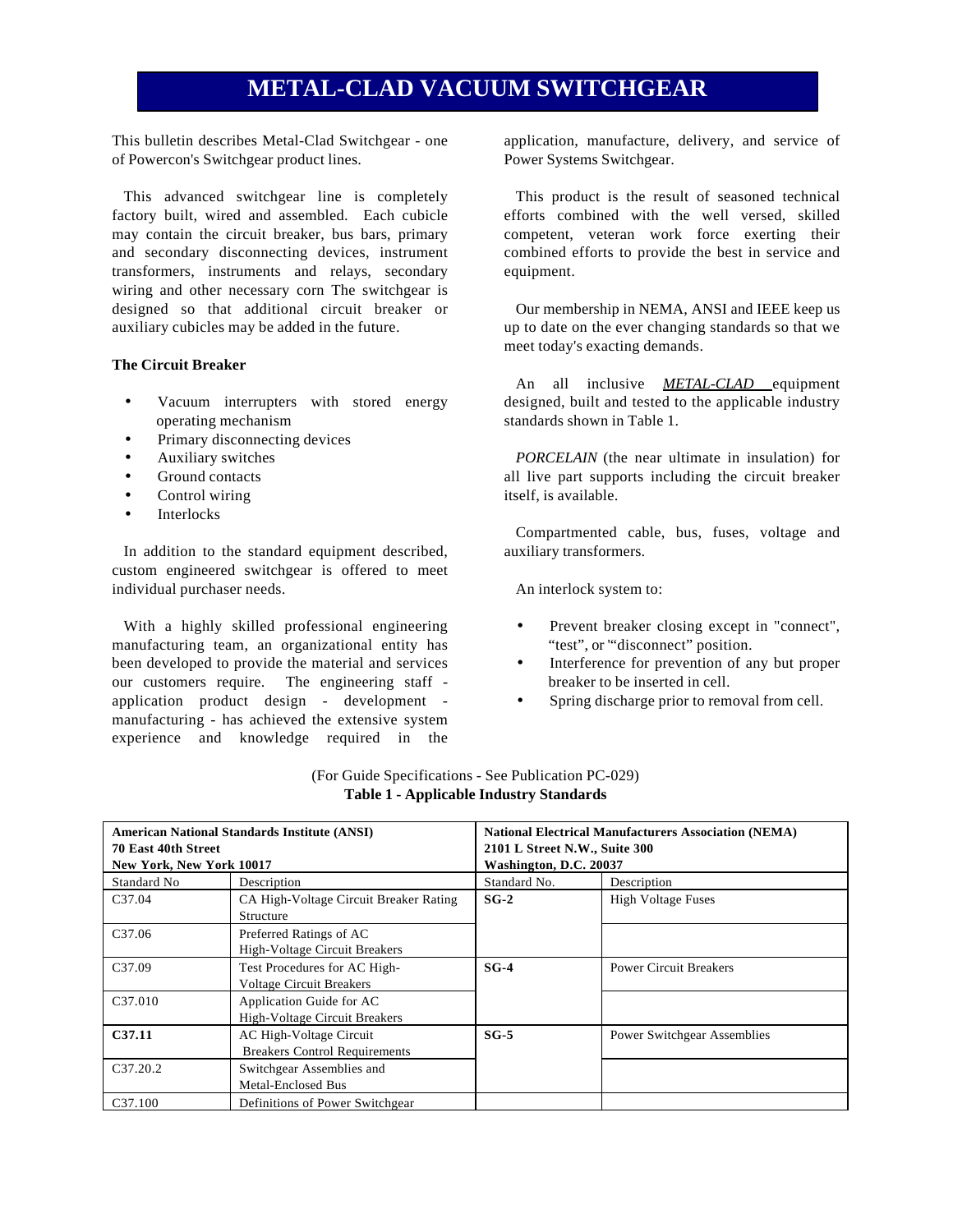### **HORIZONTAL DRAWOUT**



15kV 500MVA Indoor Line-Up

#### Preferred Ratings for Indoor Oilless Circuit Breakers **Table 2 - ANSI C37.06 - 1987**

| Rated Max.<br>Voltage (1)<br>kV, ms | <b>Rated Voltage</b><br><b>Range Factor</b><br>K(2) | Rated<br><b>Continuous</b><br><b>Current at 60Hz</b><br>(3)<br>Amperes, rms | <b>Rated Short-</b><br><b>Circuit Current</b><br>(at Rated<br>maximum kV)<br>$(4)$ $(5)$ $(6)$ $(9)$<br>AK, rms | Rated<br>Interruption<br><b>Time</b><br>(7)<br>Cycles | Rated Max.<br><b>Voltage Divided</b><br>by K<br>kV, rms | Max.<br>Symmetrical<br>Interrupting<br>Capability and<br><b>Rated Short-</b><br><b>Time Current</b><br>$(4)$ $(5)$ $(8)$<br>kA, rms | <b>Closing and</b><br>Latching<br>Capability 2.7K<br>times Rated<br><b>Short-Circuit</b><br>Current, (4)<br>kA, Crest |
|-------------------------------------|-----------------------------------------------------|-----------------------------------------------------------------------------|-----------------------------------------------------------------------------------------------------------------|-------------------------------------------------------|---------------------------------------------------------|-------------------------------------------------------------------------------------------------------------------------------------|-----------------------------------------------------------------------------------------------------------------------|
|                                     |                                                     |                                                                             |                                                                                                                 |                                                       |                                                         |                                                                                                                                     |                                                                                                                       |
| 4.76                                | 1.36                                                | 1200                                                                        | 8.8                                                                                                             | 5                                                     | 3.5                                                     | 12                                                                                                                                  | 32                                                                                                                    |
| 4.76                                | 1.24                                                | 1200,2000                                                                   | 29                                                                                                              | 5                                                     | 3.85                                                    | 36                                                                                                                                  | 97                                                                                                                    |
| 4.76                                | 1.19                                                | 1200,2000,<br>3000                                                          | 41                                                                                                              | 5                                                     | 4.0                                                     | 49                                                                                                                                  | 132                                                                                                                   |
| 8.25                                | 1.25                                                | 1200,2000                                                                   | 33                                                                                                              | 5                                                     | 6.6                                                     | 41                                                                                                                                  | 111                                                                                                                   |
| 15.0                                | 1.30                                                | 1200,2000                                                                   | 18                                                                                                              | 5                                                     | $11 - 5$                                                | 23                                                                                                                                  | 62                                                                                                                    |
| 15.0                                | 1.30                                                | 1200,2000                                                                   | 28                                                                                                              | 5                                                     | 11.5                                                    | 36                                                                                                                                  | 97                                                                                                                    |
| 15.0                                | 1.30                                                | 1200,2000,<br>3000                                                          | 37                                                                                                              | 5                                                     | 11.5                                                    | 413                                                                                                                                 | 130                                                                                                                   |
| 38.0                                | 1.65                                                | 1200,2000,<br>3000                                                          | 21                                                                                                              | 5                                                     | 23.0                                                    | 35                                                                                                                                  | 95                                                                                                                    |
| 38.0                                | 1.0                                                 | 1200.3000                                                                   | 40                                                                                                              | 5                                                     | 38.0                                                    | 40                                                                                                                                  | 108                                                                                                                   |

For service conditions, definitions, and interpretations of ratings, tests, and qualifying terms, see ANSI/IEEE C37.04-1979, ANSI/IEEE C37.09- 1979, and ANSI/IEEE C37.100-1981.

Current values have been rounded off to the nearest kilo-ampere (kA) except that two significant figures are used for values below 1OkA.

(1)The voltage rating is based on ANSI C84.1-1982, where applicable, and is the maximum voltage for which the breaker is designed and the upper limit for operation.

(2)The rated voltage range factor, K, is the ratio of rated maximum voltage to the lower limit of the range of operating voltage in which the required symmetrical and asymmetrical current interrupting capabilities vary in inverse proportion to the opening voltage.

(3)The 25-Hz continuous current ratings in amperes are given herewith following the respective 60Hz rating: 600-700; 1200-1400; 2000-2250; 3000- 3500.

(4) Related Required Capabilities The following related required capabilities are associated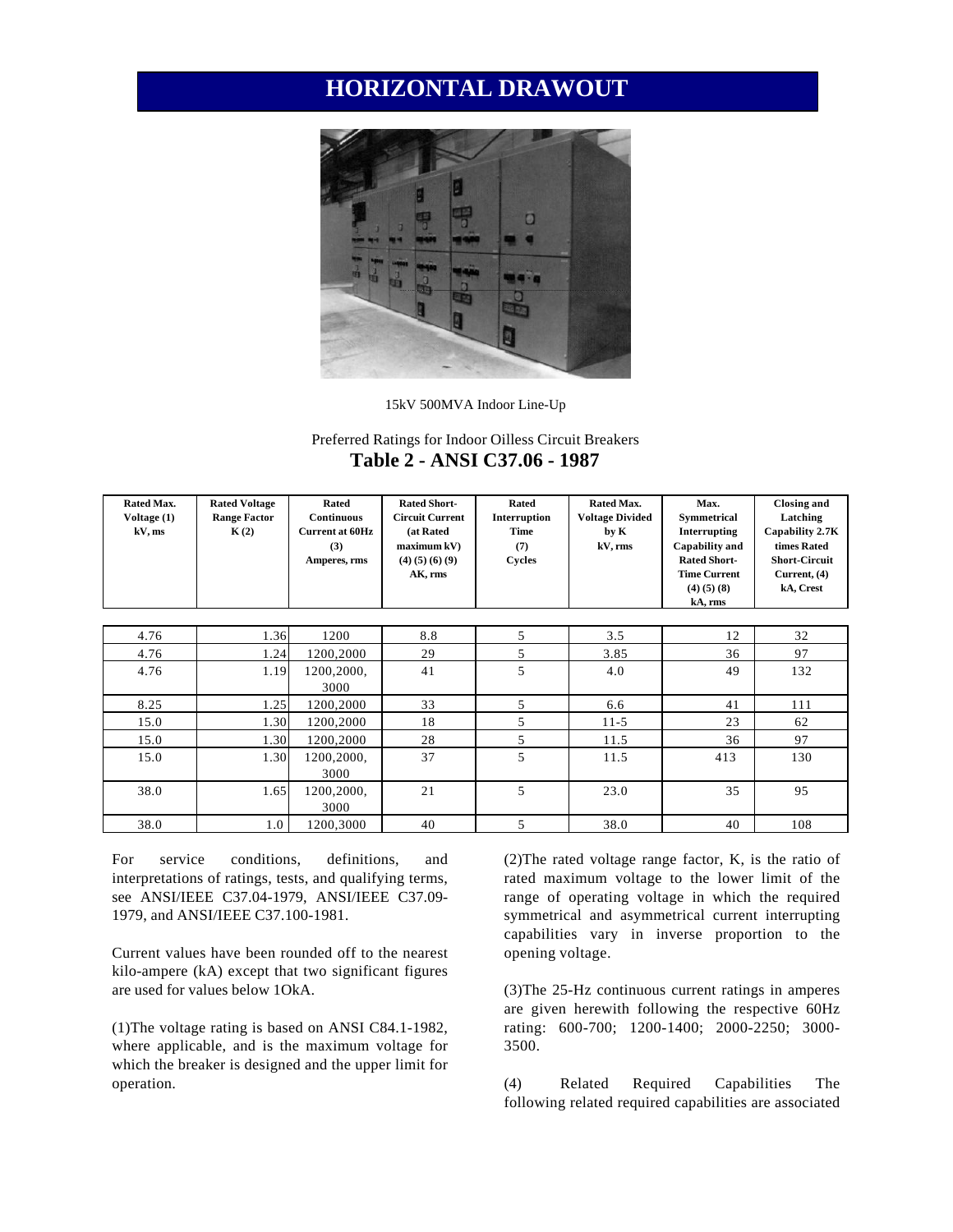with the short circuit current rating of the circuit breaker.

(a) Minimum symmetrical interrupting capability (kA. mm) of the circuit breaker is equal to K times rated short circuit current.

(b) 3-second short time current carrying capability (kA, rms) of the circuit breaker is equal to K times rated Short-Circuit current.

(c) Closing and latching capability (kA, rms) of the circuit breaker is equal to 1.6 K times rated Short-Circuit current. If expressed in peak amperes, the value is equal to 2.7 K times rated short circuit current.

(d) 3-Second short-time current carrying capability and closing and latching capability are independent of operating voltage up to and including rated maximum voltage.

(5) To obtain the required symmetrical current interrupting capability of a circuit breaker at an operating voltage between 1/K times rated maximum voltage and rated maximum voltage, the following formula shall be used:

Required symmetrical current interrupting capability=

rated short circuit current X (rated maximum voltage) (operating voltage)

3

For operating voltages below 1/K times rated maximum voltage. the required symmetrical current interrupting capabilities of the circuit breaker shall be equal to K times rated short circuit current.

(6) With the limitation stated in 5.10 of ANSI/IEEE C37.04-1979. all values apply for polyphase and line-to-line faults. For single phase-toground faults, the specific conditions stated in 5.10.23 of ANSI/IEEE C37.04-1979 apply.

(7) The ratings in this column are on a 60-Hz basis and are the maximum time interval to be expected during a breaker opening operating between the instant of energizing the trip circuit and interrupting of ht main circuit on the primary arcing contacts under certain specified conditions. The values may be exceeded under certain conditions as specified in 5.7 of ANSI/IEEE C37.04-1979,

(8) Current values in this minimum are not to be exceeded even for operating voltages below I/K times rated minimum voltage. For voltages between rated maximum voltage and 1/K times rated maximum voltage, follow (5) above.

(9) Rated permissible tripping delay time  $(Y) = 2$ seconds.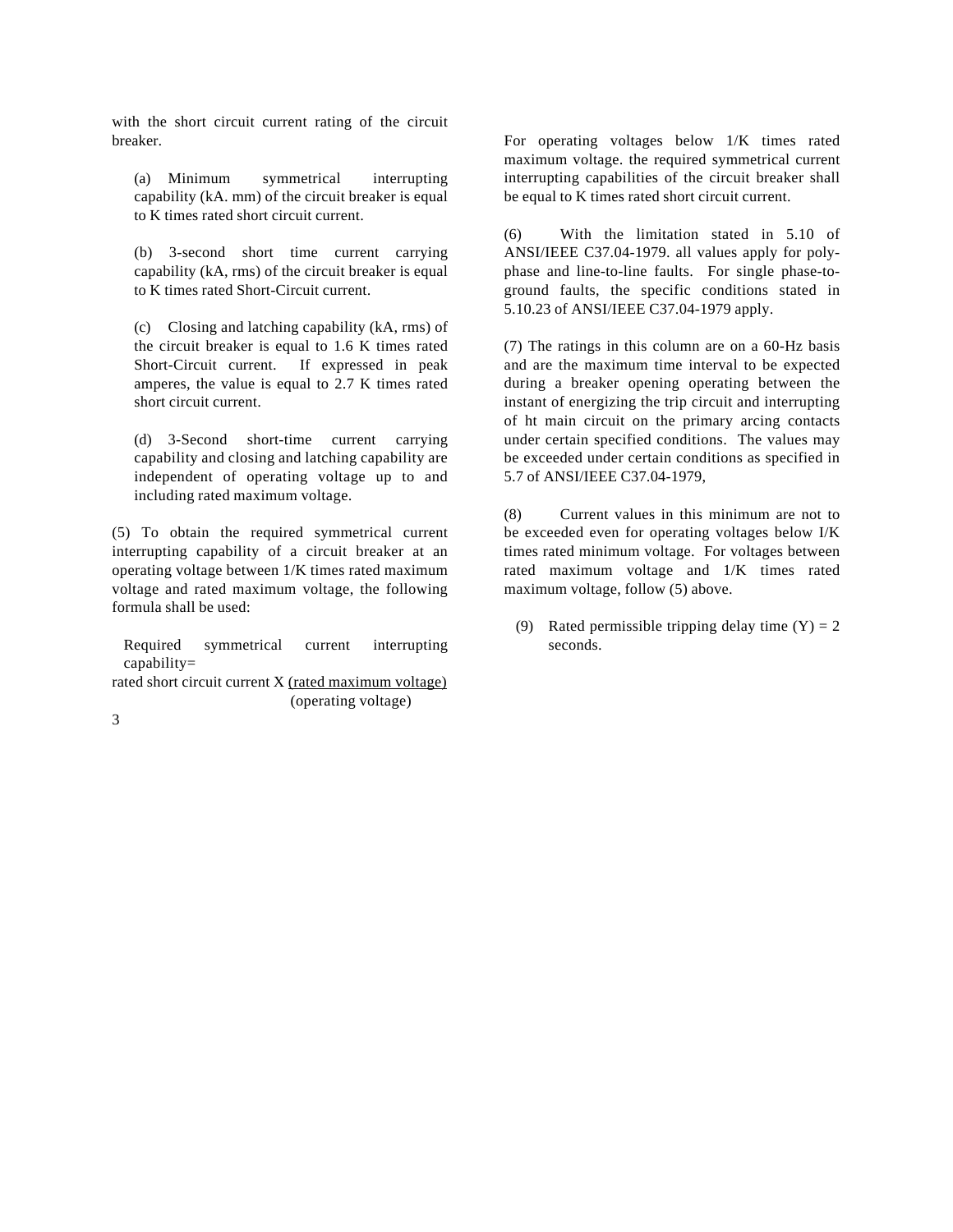### **METAL-CLAD SWITCHGEAR HORIZONTAL DRAWOUT**

See Guide Specifications - See Publication PC-029

#### It Consists Of:

- Framework of welded steel • Sheet steel enclosure, including a hinged front door, which may be used as an instrument panel • Compartment and inter-unit barriers
- Three-phase insulated bus and connections
- Porcelain bus supports available
- Stationary primary disconnecting devices
- Stationary secondary disconnecting devices
- Circuit breaker racking-in device
- Circuit breaker interlocking device
- Instruments and relays
- Control wiring
- terminal blocks
- Instrument transformers
- Provision for connecting main cable
- Guide rail on floor of structure
- Wiring channels
- Control cut-outs

The breaker, bus, potential transformers, current transformers and cables all have their own compartments. And, each function is isolated by rugged partitions.

Powercon metal-clad provides the value of a superior insulation system at vital points, and greater structural strength from a rugged all-welded steel frame.

Relays and instrumentation are mounted on the front door so that the breaker can be removed or inserted without damaging a relay.

Guide rails are provided so that the breaker will roll into proper position in the cubicle. The mechanism assures perfect alignment when the breaker is racked into its operating position.

*Porcelain - The Ultimate In Insulation*



#### LOWER BREAKER COMPARTMENT CONSTRUCTION FRONT VIEW - DOORS, SHUTTERS AND SHUTTER ISOLATION BARRIERS REMOVED

UPPER COMPARTMENT SIMILAR IN CONSTRUCTION WHEN REQUIRED

- 1. Upper Primary Disconnects
- 2. Lower Primary Disconnects
- 3. Current Transformers
- 4. Secondary Terminal Blocks
- 5. Heaters
- 6. Racking Mechanism
- 7. Interference Plate
- 8. Lower Wireway
- 9. Device Panel
- 10. Secondary Stationary Coupler
- 11. Rollout Rails
- 12. Breaker Ground Shoe
- 13. Stationary Auxiliary Switch

NOTE: This construction for GE Breaker - functionally similar construction for Westinghouse and Siemens ALL 3 ARE UL LISTED BY POWERCON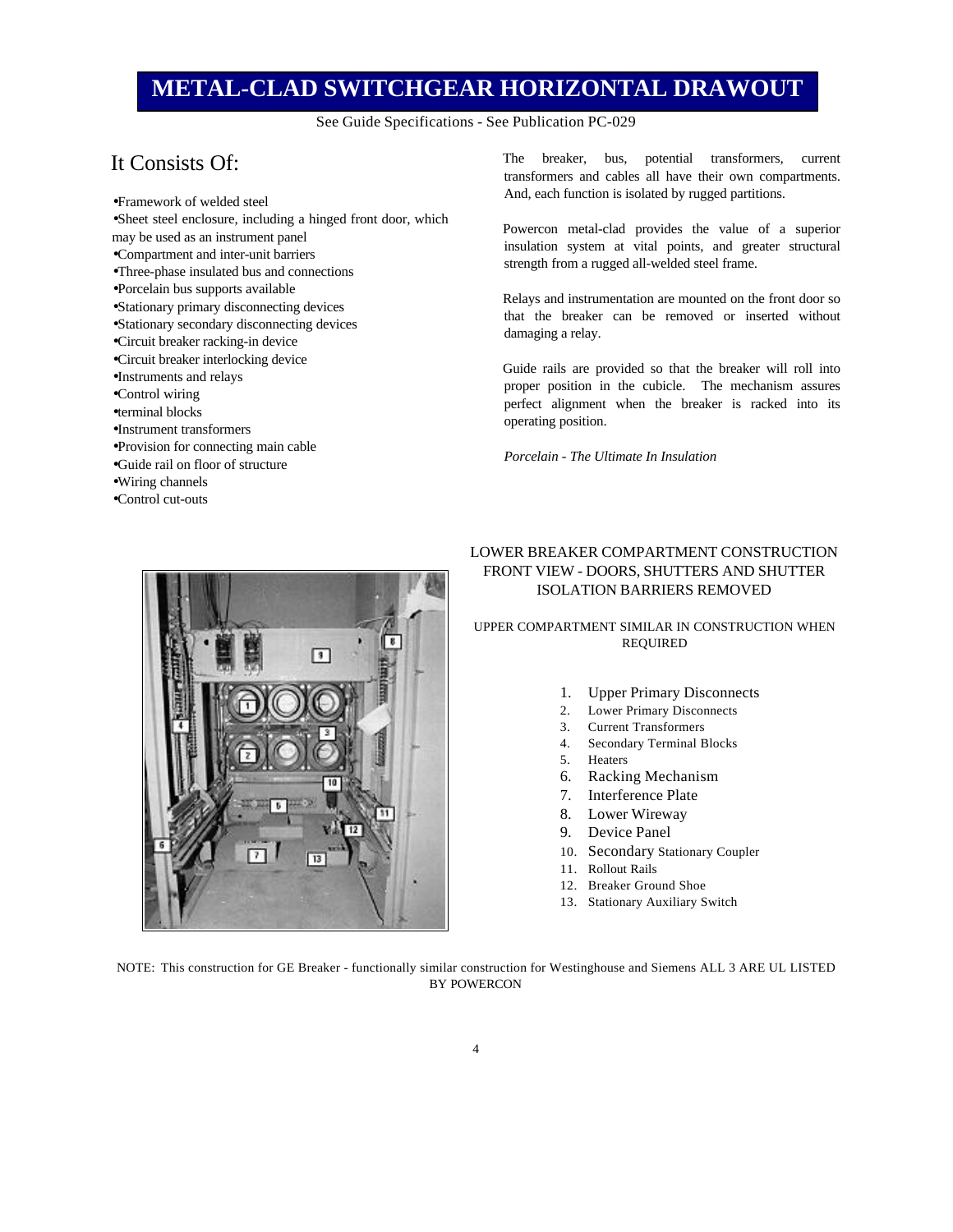## **WITH A** *SUPER STRUCTURE*



#### FRONT VIEW - BREAKERS REMOVED

- 1. Auto Shutters
- 2. Breaker Auxiliary Switch
- 3. Breaker Rails
- 4. Metal Partition
- 5. Relay Doors
- 6. Ground Shoe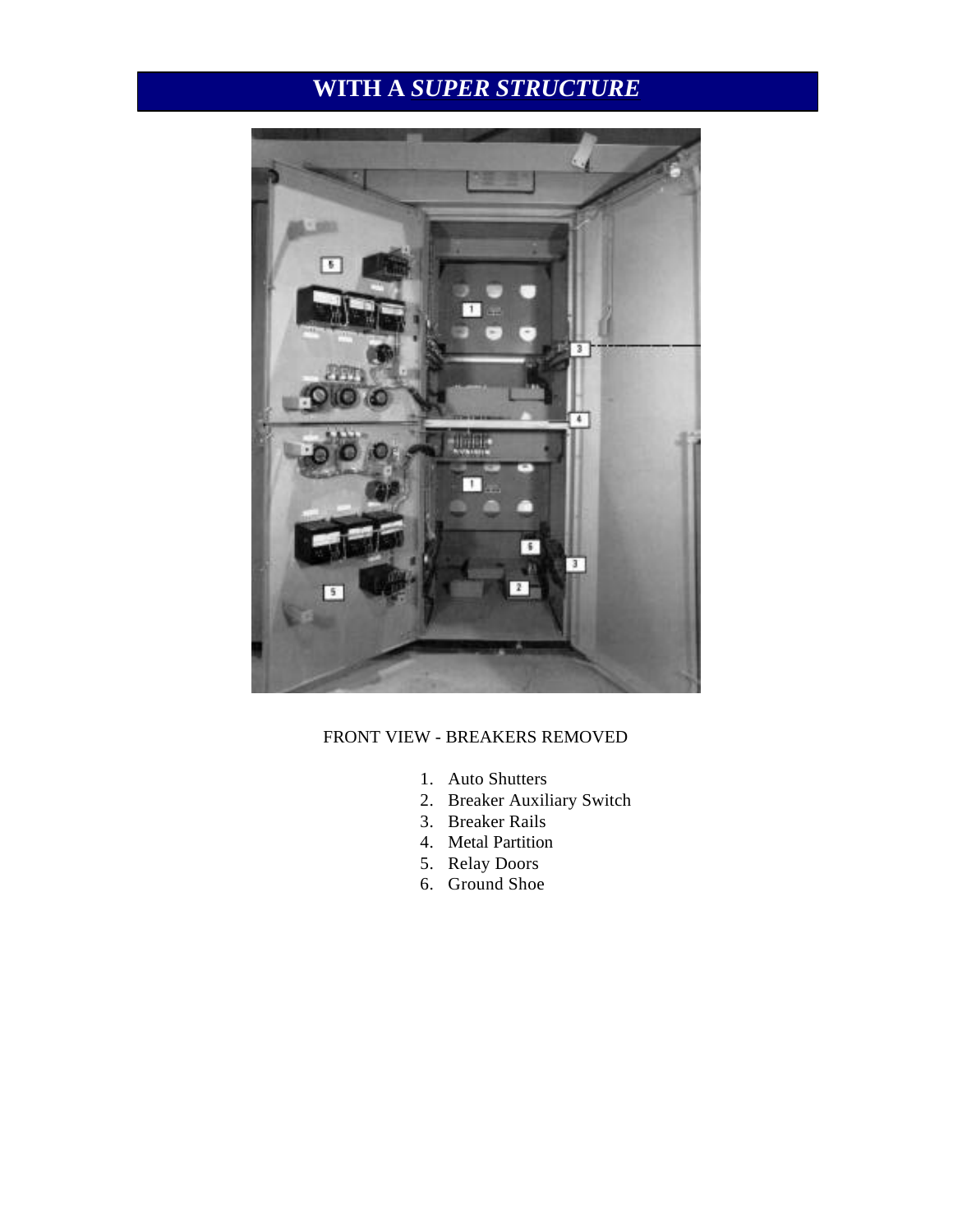## **METAL-CLAD SWITCHGEAR WITH A**

### *The Vital Link to Dependable Power*

#### **THE CONDUCTORS**

All bus systems are designed with either copper or aluminum conductors. The Aluminum bus system weighs less than the electrically equivalent copper bus system Both copper and aluminum conductors are plated to improve joint contact and to reduce corrosion.

Selection of conductor material, whether it be aluminum or copper is most important. The correct temper and conductivity is extremely critical and is specified by the Engineering Group to be held within exacting tolerances.

#### **THE INSULATION SYSTEM**

The insulation system is of equal importance. It is nominally designed to withstand 40,OOOA (or more) asymmetrical short circuit but is dependent upon Customer requirements. It is designed and manufactured to ANSI standards and has an ANSI Class 105 degree C temperature limit.

Powercon's bus insulation system is a family of carefully selected and applied materials that have resulted from many years of experience. Detailed laboratory and field-proof testing, as well as inservice experience have confirmed the critical engineering considerations necessary to insure a reliable insulation system. Such factors include but are not limited to:

• *Dielectric strength and moisture absorption under 100% humidity and cycling conditions.* • *Insulation power factor considerations under varying conditions.* • *Flame retardance.* • *Mechanical and thermal strength - shock characteristics under normal operating conditions, fault conditions, and possible shipment problems.* • *Dimensional and electrical creep under normal operating conditions.*

#### **SAFETY AND RELIABILITY**

Safety in power distribution is of the utmost importance. In order to achieve a high degree of safety, the bus is completely metal-enclosed with all live parts isolated and fully insulated. The enclosure is tied into the switchgear ground bus.

Reliability is achieved through a coordinated engineering and manufacturing design, achieving a minimum of maintenance, excellent accessibility for inspection, and the selection of materials monitored by a superior quality control program.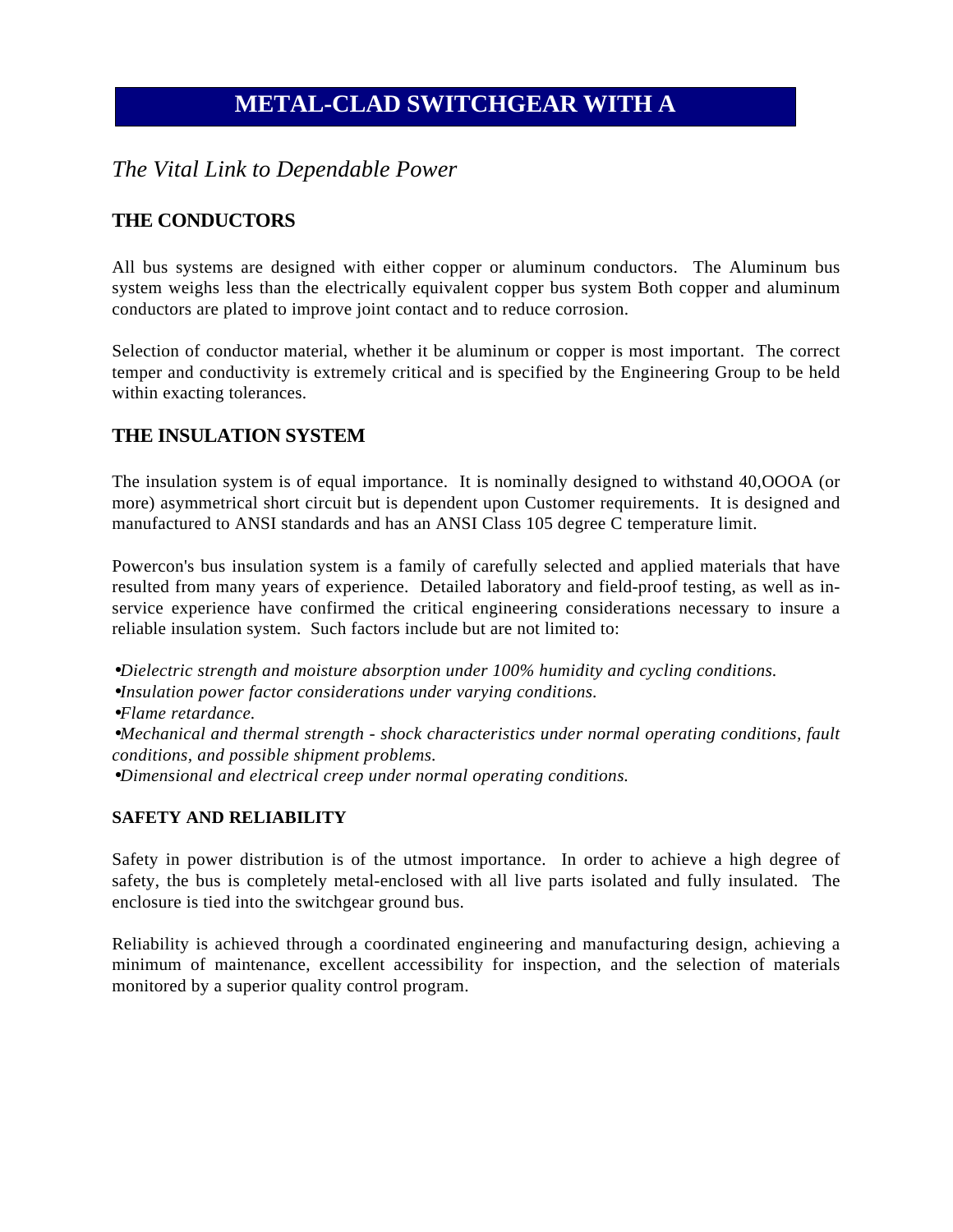#### REAR VIEW WITH CABLE COMPARTMENT & BARRIERS REMOVED

- 1. Upper Load Primary Disconnects<br>2. Barrier
	- Barrier
- 3. Porcelain Bus Thru Bushings
- 4. Bus Compartment<br>5. Barrier
	- 5. Barrier
- 6. Lower Load Primary Disconnects
- 7. Ground Bus

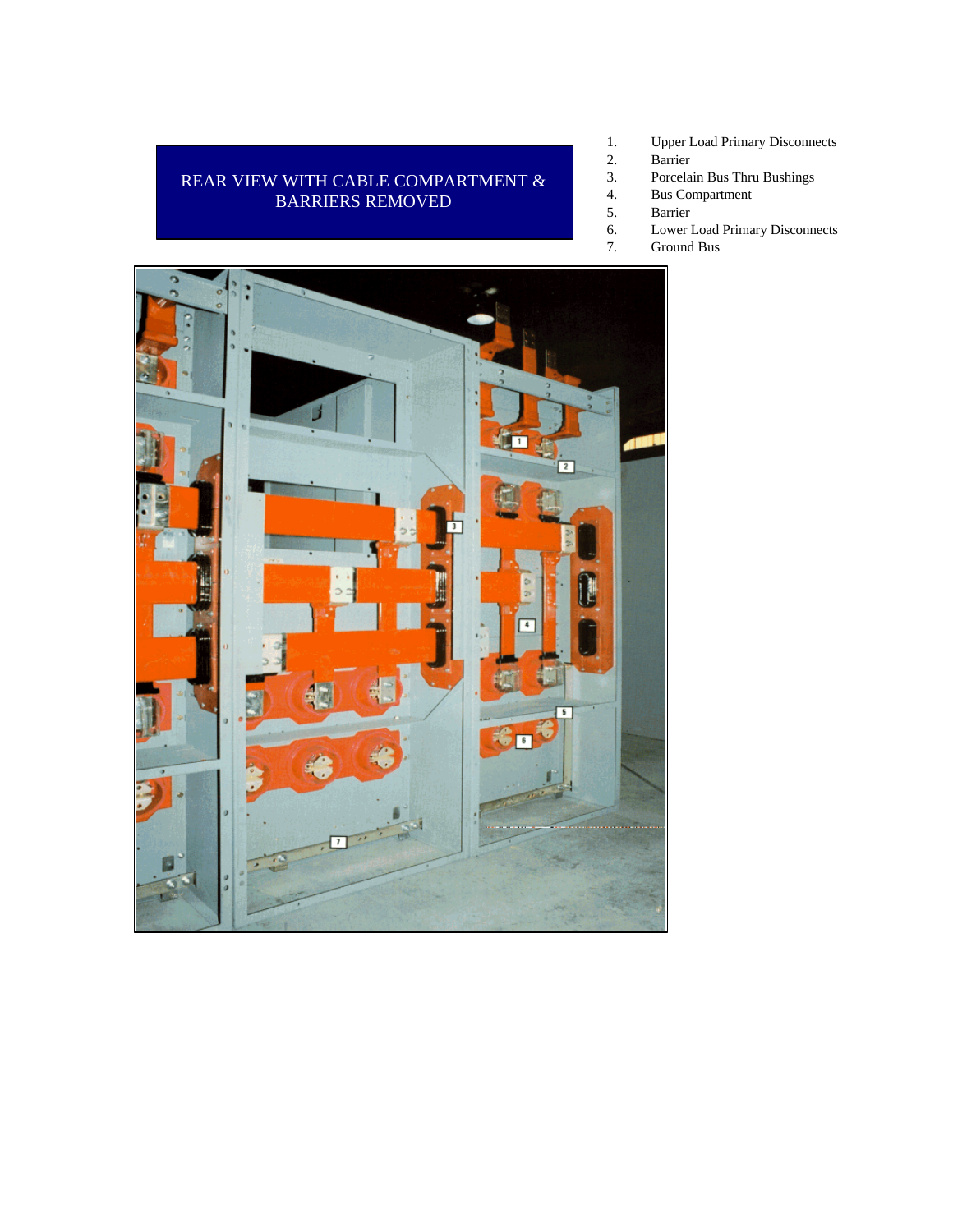## **QUALITY FEATURES**

## *LIKE A DIAMOND.......*

## IT IS THE HIDDEN FACETS WHICH MAKE POWERCON SWITCHES AND SWITCHGEAR OUTSTANDING AND SUPERIOR!

#### **ENGINEERING**

HIGHLY QUALIFIED EXPERIENCED • APPLICATION • DESIGN • DEVELOPMENT • MANUFACTURING • TESTING

POWERCON'S TOP MANAGEMENT ARE REGISTERED PROFESSIONAL ENGINEERS

#### **FACILITIES**

200,000 SO. FT. WITH SOME OF THE MOST MODERN & SOPHISTICATED MACHINERY IN THE INDUSTRY. AUTOMATIC MACHINERY FOR:

- BUS MANUFACTURING
- WIRING, CUT TO LENGTH, MARKED AND LUGGED
- CNC SHEET METAL
- WELDING

• MACHINE CENTERS

 $\bullet$  ETC.

#### **COMPUTERIZED DOCUMENTATION**

POWERCON UTILIZES SOPHISTICATED AND UNIQUE COMPUTER CAPABILITIES TO ASSIST THE ENGINEERING AND MANUFACTURING OF SWITCHGEAR. DOWNLOADING FROM ENGINEERING TO MANUFACTURING PRODUCES A HIGH QUALITY PRODUCT.

#### **LABORATORY**

AN ELECTRICAL-MECHANICAL LAB TO VERIFY DESIGNS AND CONFORMITY TO PROJECT REQUIREMENTS AND MONITOR VARIOUS COMPONENTS OF PRODUCTION.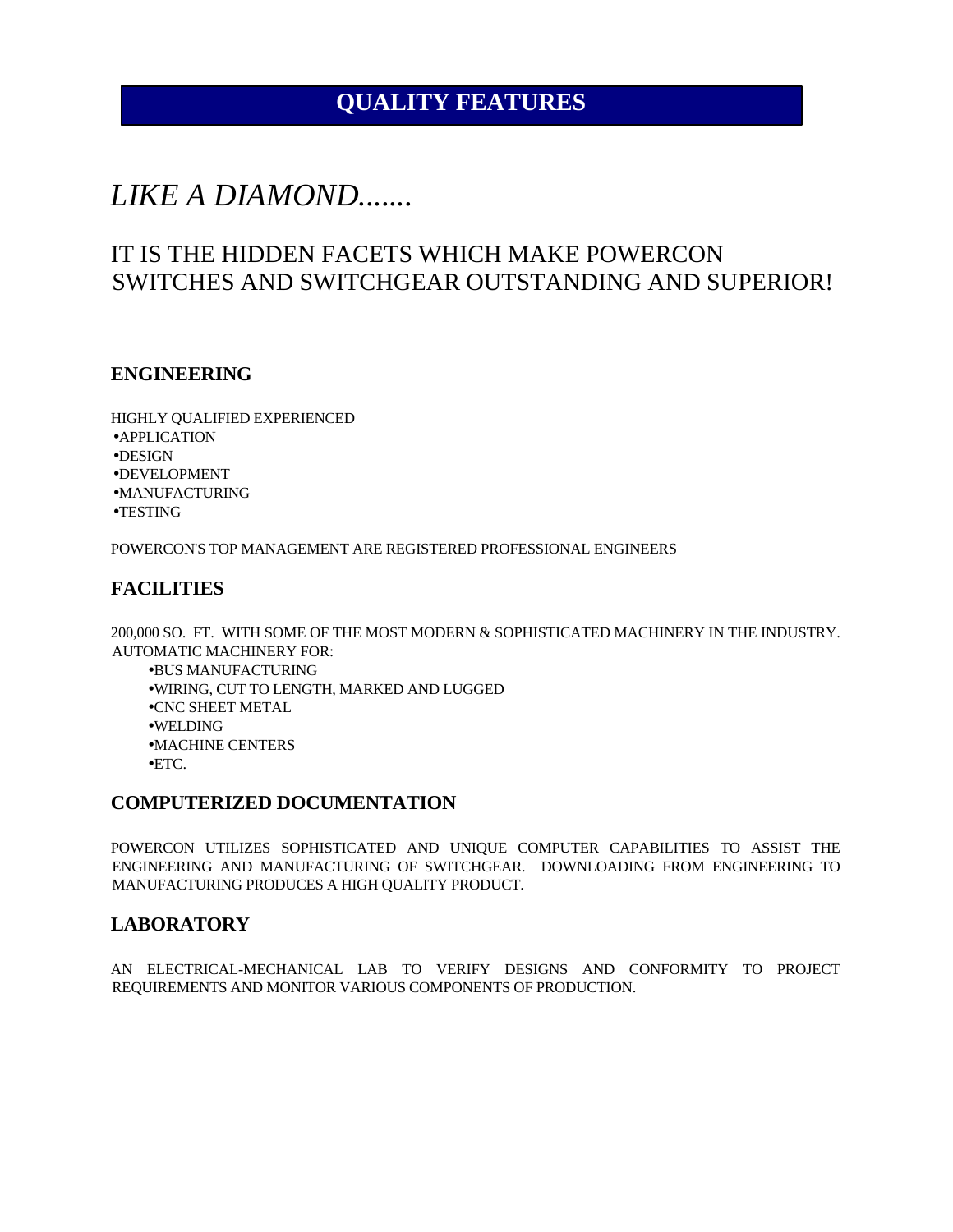## *THE LEADER IN VALUE - SECOND TO NONE*

### **ASSURED QUALITY CONTROL**

A QUALITY CONTROL SYSTEM TO PROVIDE SWITCHGEAR FEATURES-

> • SAFETY • PERFORMANCE • CONFORMANCE • RELIABILITY • DURABILITY • SERVICEABILITY • REQUIRED FEATURES

ALONG WITH U.L. CERTIFICATION

#### **SERVICE ENGINEERING**

FIELD SERVICE ENGINEERS AND SPECIALISTS, EACH WITH MORE THAN 10 YEARS OF SWITCHGEAR EXPERTISE HAVE MASTERED THE DEMANDING SKILLS FOR THE PROPER INSTALLATION, MAINTENANCE AND EMERGENCY REPAIRS OF SWITCHGEAR PRODUCTS. THESE COMPETENT SEASONED VETERANS ARE FACTORY TRAINED AND BACKED UP WITH THE PROBLEM SOLVING EXPERTS OF POWERCON. OUR FULL RESOURCES ARE IMMEDIATELY AVAILABLE WITH A DEEP SUPPORT STRUCTURE.

#### **EXPERIENCE & GROWTH**

35 YEARS OF CONTINUOUS GROWTH FROM AN 8 MAN OPERATION TO OUR PRESENT 350 PERSON ENGINEERING AND MANUFACTURING TEAM - TO PROVIDE YOU WITH THE EXPERIENCE UNEQUALED IN THE INDUSTRY.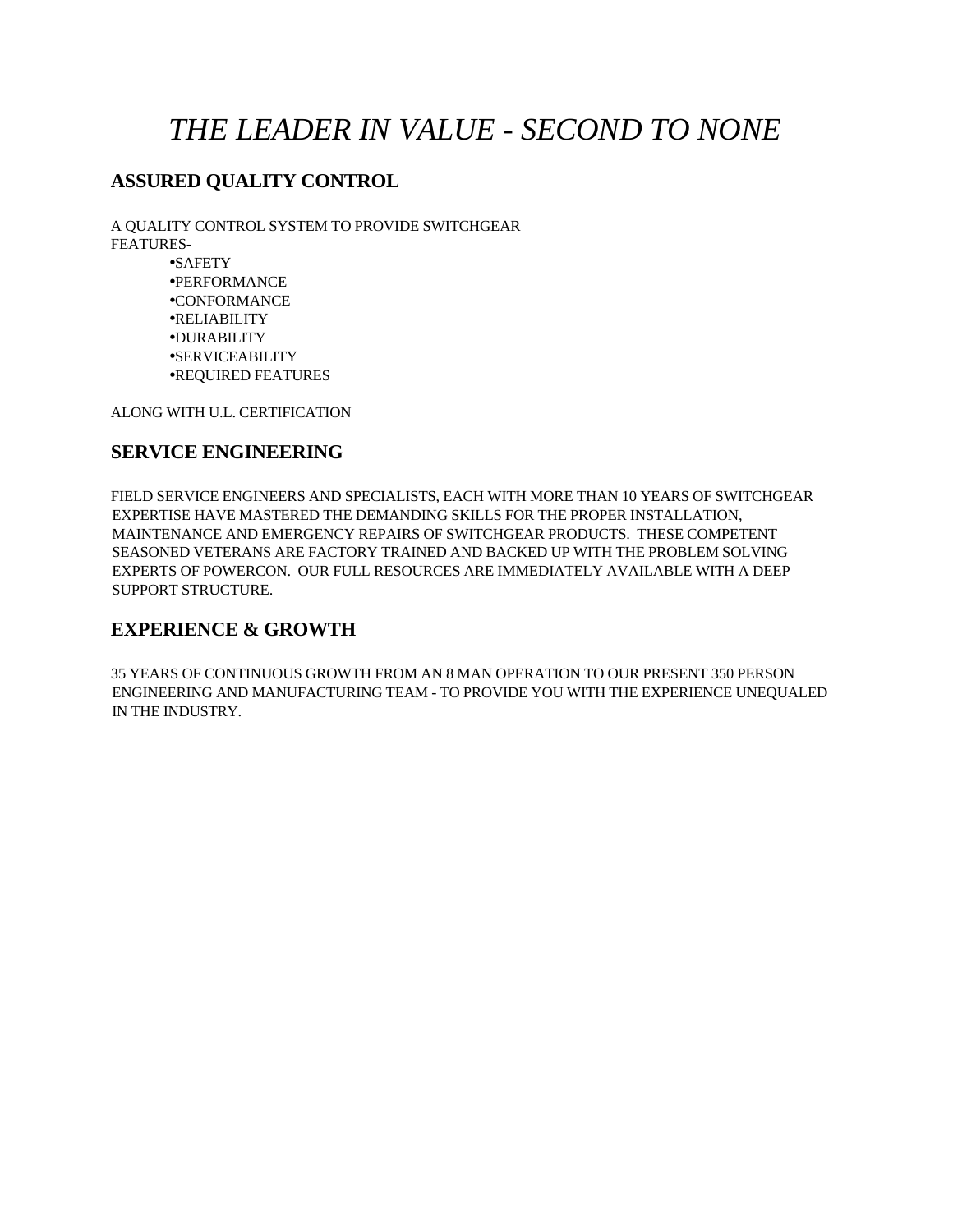## **METAL-CLAD SWITCHGEAR**

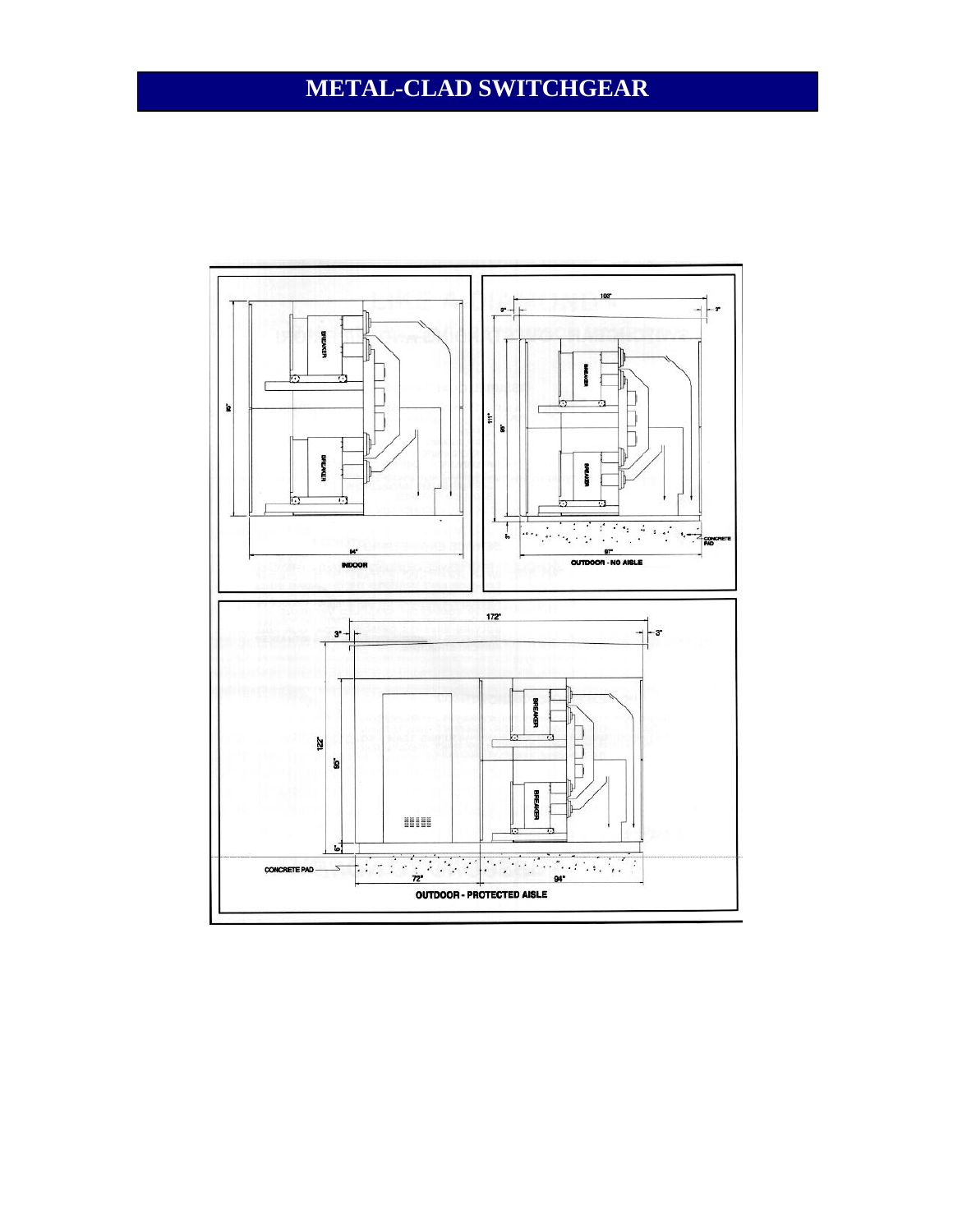## **TYPICAL SECTION DIMENSIONS**

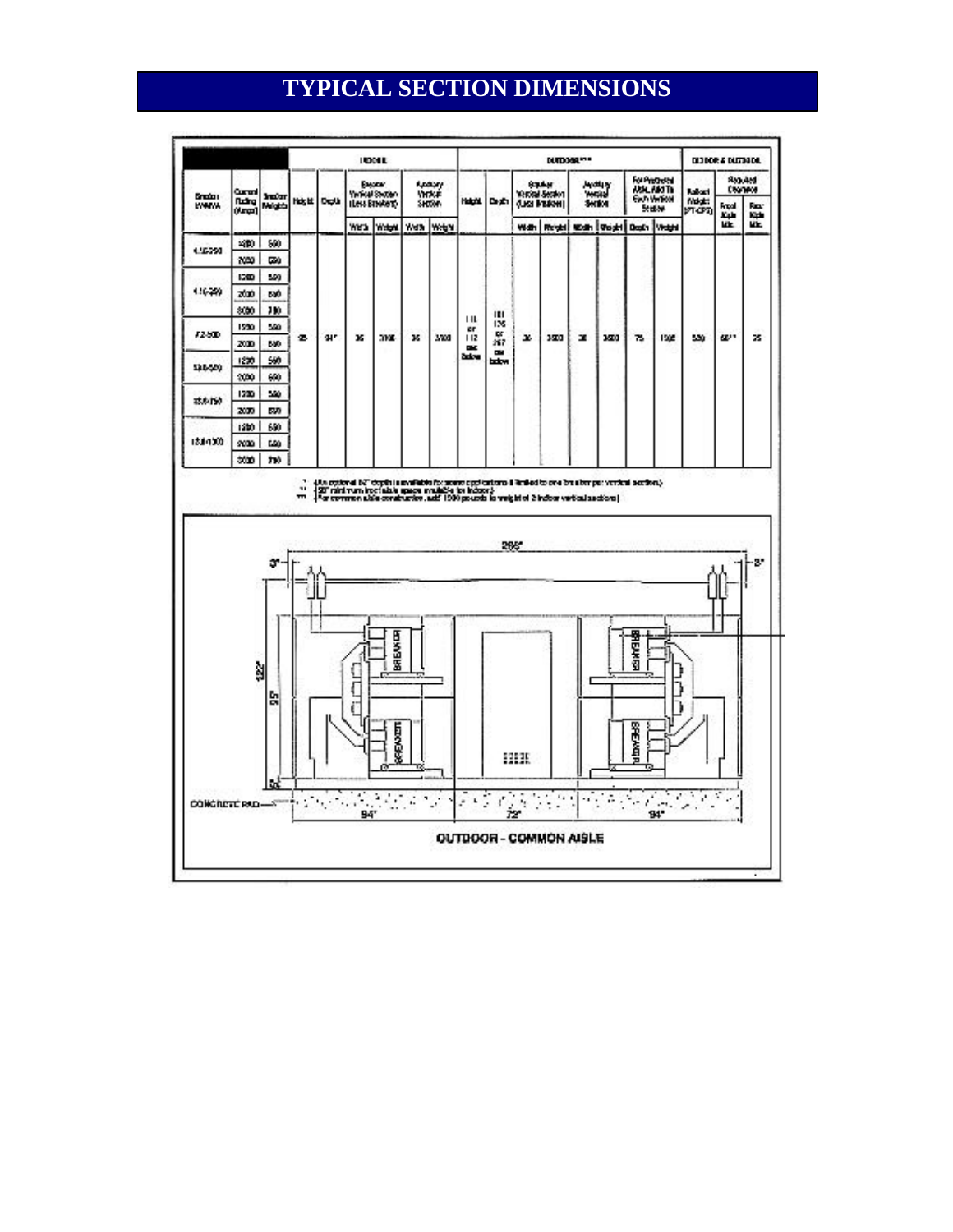## **CONSTRUCTION**



#### **FLEXIBILITY**

The flexibility of Powercon switchgear is demonstrated with photos of the indoor equipment shown on the left. The upper photo shows transformer feeders supplying large induction motors and synchronous motors along with various plant feeds and ties to plant generation.

The other indoor equipment is supplied by two utility lines with bus tie to distribute power to various processes in the system.

Other applications include capacitor, arc furnace, reclosing, generator controls, etc.

#### **WEATHERPROOFED EQUIPMENT**

The versatility of packaging Powercon Switchgear is demonstrated. The additional features include:

- *Doors, side sheets and frames sealed with longlasting gaskets.*
- *All parts treated for rust resistance, painted prior to assembly to protect the metal against rust and corrosion, even between overlapping points.*
- *Bottom of the entire unit undercoated.*
- *Front and rear doors hinged and louvered. Louvers include a filter.*
- *Interiors equipped with lights, heaters, and convenience outlets.*
- *Structures strong enough to be pier mounted.*

#### **Non-Walk-in**

In weather-tight steel enclosure units, the complete control panel - with instruments, relays, switches, etc. - is at the front of the unit for easy access. The panel is directly above the breaker, providing the same amount of space, in the same position, as indoor equipment. The control device panel is hinged to swing aisle easily and allow access to the rear of the panel.

The design puts the device panel up front and reduces the space required for an outdoor installation. Foundations can be smaller, reducing installation costs.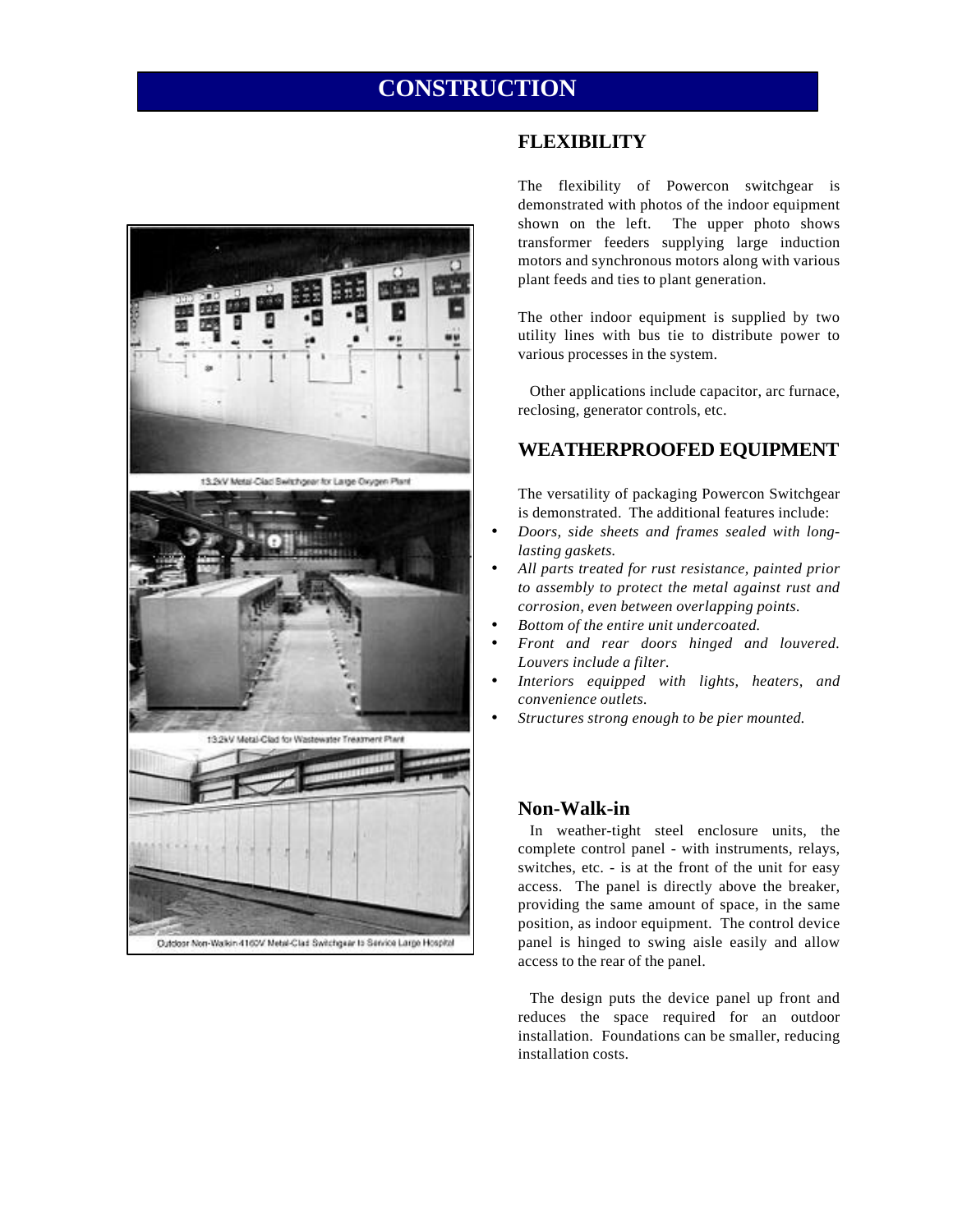## **TAILORED TO FIT YOUR REQUIREMENTS**

#### **Protected Aisle**

The protected aisle metal-clad switchgear is assembled together as a complete unit at the factory.

Your maintenance crew works indoors while servicing. With outdoor protected aisle housings, you can plan your year-round maintenance schedule with confidence.

The reinforced steel floor is at the same level as the floor of the metal-clad enclosures to Permit breaker removal and servicing without a use of a transfer truck.

#### **Common Aisle**

For common aisle switchgear, as for protected aisle, the basic switchgear units and compartments are similar to those used for conventional outdoor equipment, except the individual weatherproof doors are omitted and hinged access doors are provided in the front of each breaker compartment.

Panic lockable doors at each end of the protected aisle keep unauthorized persons out. However, the inside opening latch is designed to permit door opening at all times when actuated from inside the protected aisle housing, even if the door is padlocked on the outside.

#### **Climatized**

Protected aisle switchgear is also available with insulated enclosures call Power Control Complexes, shown being unloaded. Here the walls, roof, floors as required are insulated for the environment of the installation. Air conditioners, heaters, pressurizers, communication and fire suppression systems can be added along with personal conveniences such as kitchens, bathrooms, etc.



13.2kV Walk-In for Utility Service



Climatized 13.8kV Metal-Clad for Petrochemical Plant



Interior Switchgear of Climatized Unit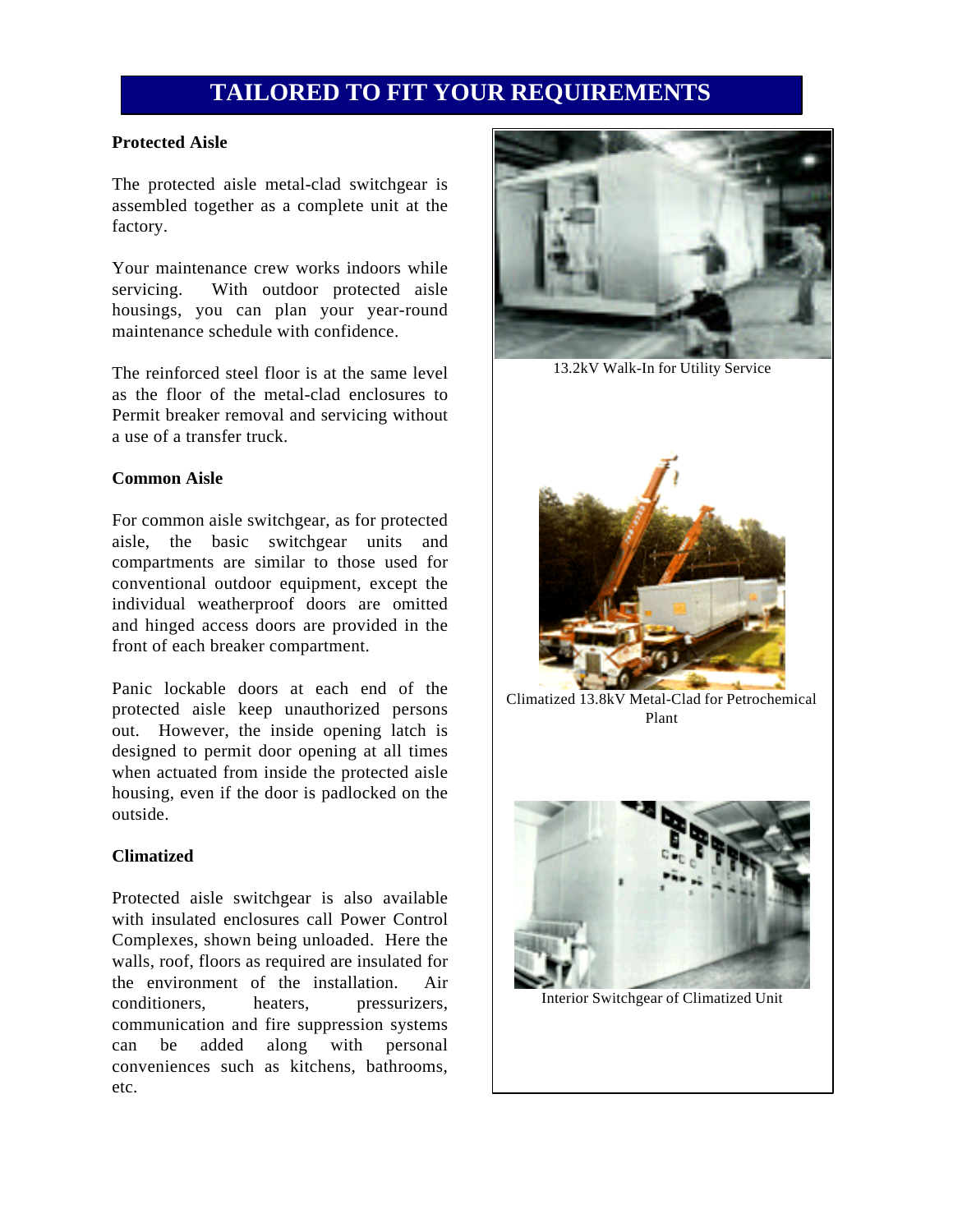## **ADDITIONAL FEATURES**

#### **Drawout Potential Transformers**

Featuring:

• *Porcelain through bushings for PT leads above 5kV.*

• *Phosphor bronze primary contacts spring loaded* • *Porcelain live part contact supports above 5kV* • *Shutters to block access to live parts when PT's are drawn out.*

• *When fully withdrawn:* • *PT windings are grounded* • *PT secondaries are open*

#### **Wiring**

Color coded vulkene SIS control wiring provides ease of inspection and field maintenance. **All** wire is 14 AWG type SIS, 41 strand, tinned copper. Un-insulated ring lugs are provided for all CT circuits and spade lugs for all other circuits. Other options are available upon request. All secondary wiring in high voltage compartments is run in conduit, wire trough or armored wire except for the short lengths necessary to connect to instrument transformer secondaries. Wiring outside high voltage compartments is bundled, secured and terminate in molded terminal blocks. Hinge wiring is terminated in terminal blocks. Control wiring troughs are provided for interconnecting wiring between circuit.

#### **Control Power Transformers**

Control Power Transformers up to 75 kVA 3 phase at 15 kV are available in metal-clad construction. Transformers are epoxy or oil and have BIL levels equivalent to the switchgear rating. Transformers rated 15kVA single-phase and below are mounted on drawout carriage with their fuses. Above 15kVA the fuses are drawout and the transformers are stationary. Interlocking is provided as specified.

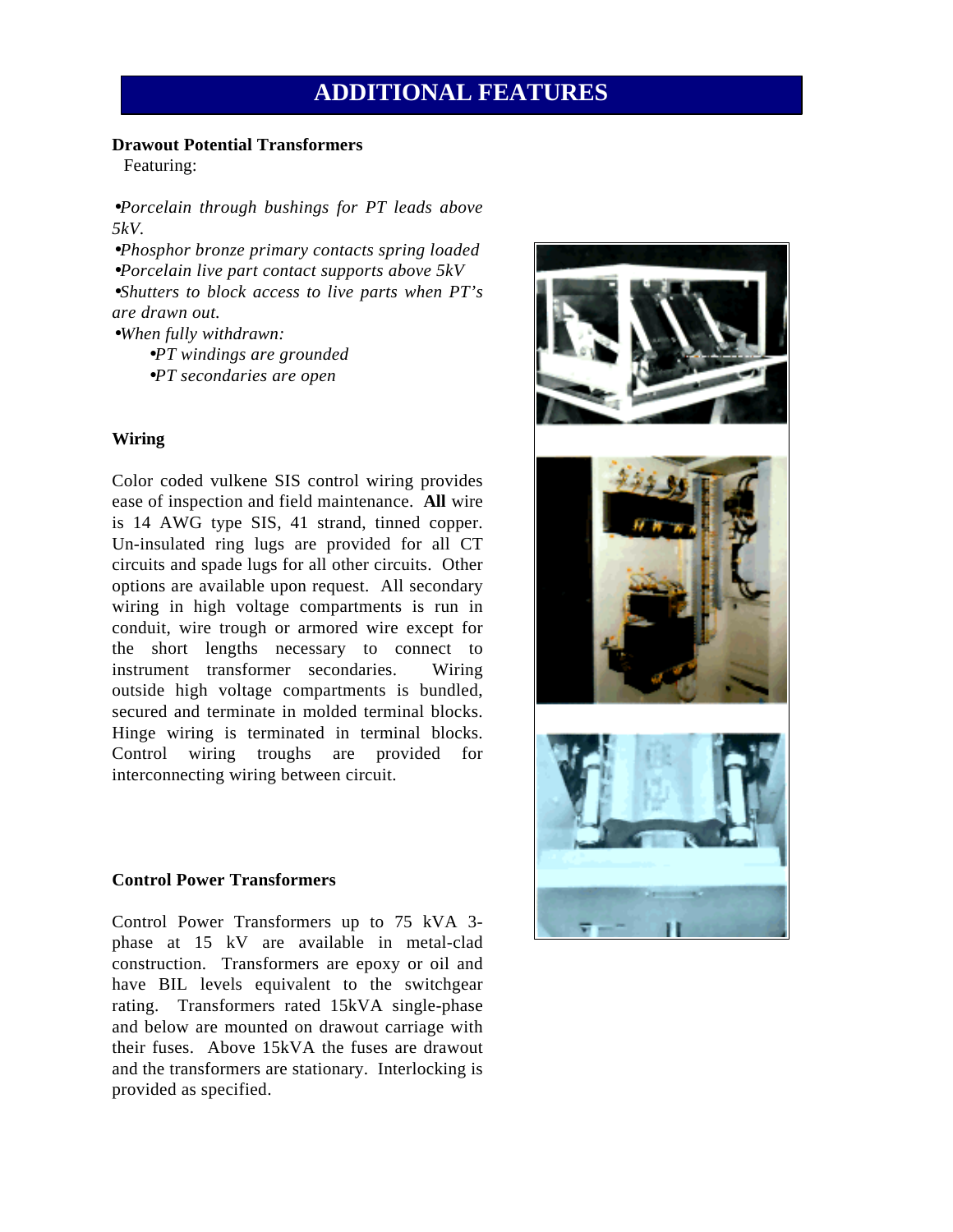## **ADDITIONAL FEATURES**

#### **Quality Assurance**

Powercon's Assembly Methodology allows its Quality Control & Inspectors to review all portions of the product prior to bolting on covers or obscuring critical parts.



**Metal-Clad Switchgear Assembly Line**



**Outdoor Walk-in Metal-Clad During Final Assembly**

#### **Drawings and Instruction Books**

Drawings are prepared in accordance with the applicable standards.

Drawings included are:

- A) Dimensional plan, elevation and section views.
- B) Plans showing location and details of channels, cell and anchor bolts furnished by customer and termination of the power control cables.
- C) Schematic or elementary wiring diagram.
- D) Detail control wiring diagram (These diagrams generally follow the approval drawings.)
- E) Bill of materials, which provide a listing of all devices that are furnished with the equipment.

Instruction books are provided to cover operating and maintenance instructions for each piece of equipment required. The number of instruction books are limited to a maximum of three (3) without charge). Consult Powercon factory for additional books.

#### **World Wide Service......**



#### **Powercon Field Service Engineering**

Powercon's 24-hour-a-day field service is provided through factory Field Service Engineers. Our Field Service Engineers are highly skilled SWITCHGEAR experts extremely proficient in providing the highest quality service for switchgear and its components.

Powercon is prepared to provide you with:

- *Emergency Service*
- *Repair and Maintenance Services for Existing* or *Obsolete Equipment*
- *Installation Supervision of New Equipment Advice and instruction of Preventive Maintenance Procedures*
- *Coordination Check of New Equipment*
- *In Warranty Service*
- *Other Required Installation and Engineering Services*

Power Service Engineering is based at the manufacturing facility in Severn, Maryland, only 6 miles from the Baltimore-Washington International Airport.

Our Service Engineering group is in close liaison with other Powercon engineers who create the application, and the mechanical and electrical design of each switchgear equipment. Powercon also maintains detailed records of every part and component manufactured and/or purchased for each project. They have immediate access to the purchasing staff for suppliers service.

#### **Responsibility**

Powercon is responsible for the complete product and all services that it provides.

Powercon purchases, assembles, and provides components from other suppliers. In those rare instances when supplier component problems occur Powercon will handle and solve these problems. All warranties on such components will be handled by Powercon direct with the original supplier. Any and all repairs are the responsibility of Powercon.